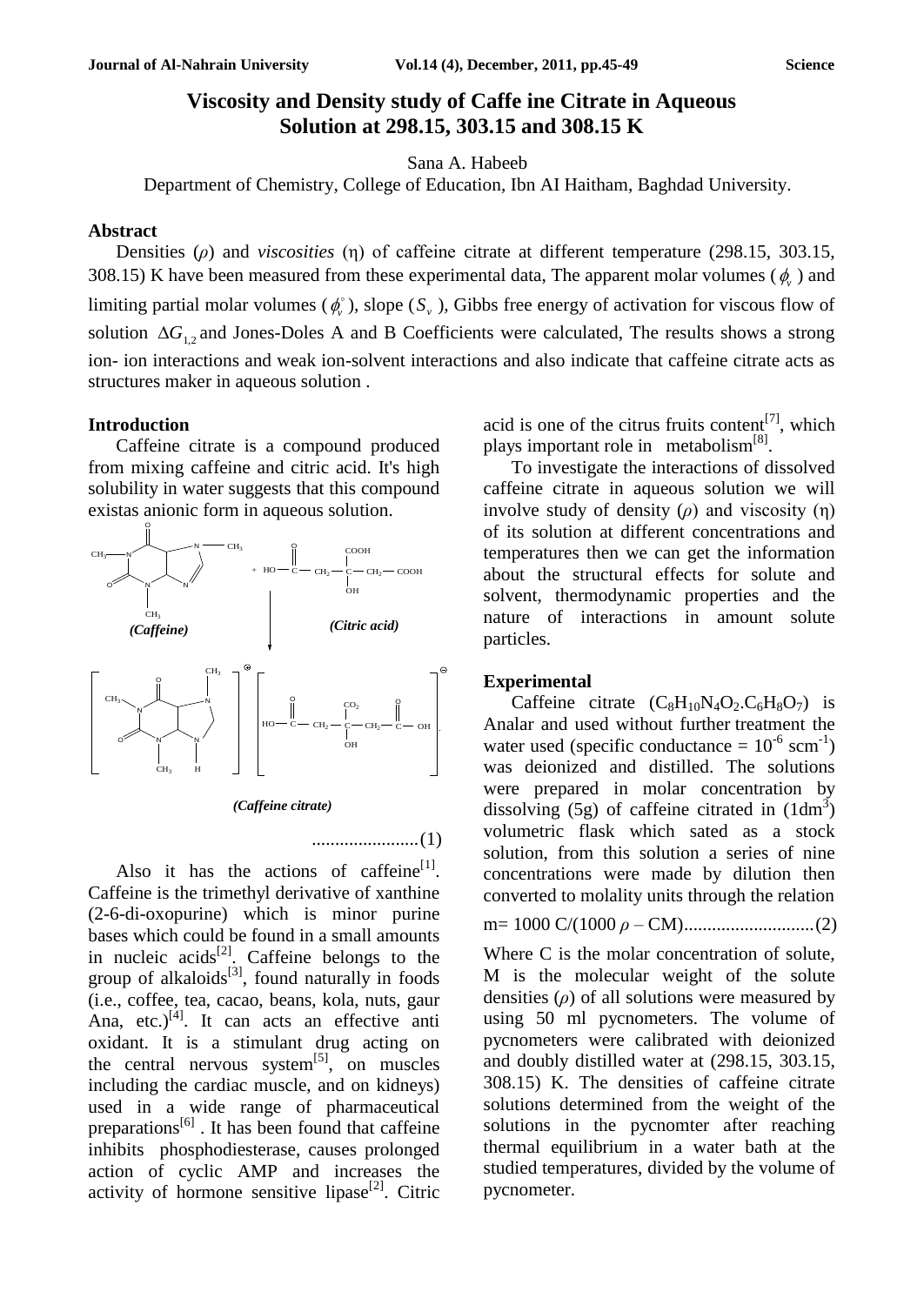Sartorious BL-2105 Germany electronic balance with an accuracy of  $(10^4 g)$  used for the weight determination. The viscosities η were measured by using suspended-level ubbel hode temperature which controlled by using a Scott- Gerate model 300 AVS thermostat with a precision of  $(\pm 0.01 \text{ K})$  for all measurements.

### **Results and Discussion**

The results of absolute viscosities (η) and densities (*ρ*) are listed in Table (1).

### *Table (1)*

*Densities ρ and Viscosities η with calculated apparent molal volume v of caffeine citrate in water at different temperatures.*

| at 298.15 K      |                     |                  |            |                                   |
|------------------|---------------------|------------------|------------|-----------------------------------|
| $C/mol$ , $d^3m$ | $m/mol$ . $kg^{-1}$ | $\rho/g.cm^{-3}$ | $\eta$ /cp | $\varphi_{\rm v \ cm^3.mol^{-1}}$ |
| 0.000            | 0.000               | 0.99704          | 0.89200    |                                   |
| 0.002588527      | 0.002597984         | 0.99736          | 0.89305    | 263.4773309                       |
| 0.003882791      | 0.003898099         | 0.997573         | 0.89463    | 249.7868859                       |
| 0.005177055      | 0.005199026         | 0.997774         | 0.89604    | 245.2664634                       |
| 0.006471319      | 0.006500806         | 0.997964         | 0.897821   | 244.259058                        |
| 0.007765582      | 0.007803084         | 0.998194         | 0.89928    | 238.4212396                       |
| 0.009059846      | 0.009105886         | 0.998444         | 0.90059    | 232.0372768                       |
| 0.01035411       | 0.010409133         | 0.998714         | 0.901822   | 225.3119621                       |
| 0.011648374      | 0.011713218         | 0.998964         | 0.903417   | 221.8032312                       |
| 0.012942638      | 0.013018366         | 0.999183         | 0.905111   | 221.3985572                       |

| at 303.15 K         |                  |            |                          |  |
|---------------------|------------------|------------|--------------------------|--|
| $m/mol$ . $kg^{-1}$ | $\rho/g.cm^{-3}$ | $\eta$ /cp | $cm^3$ mol <sup>-1</sup> |  |
| 0.000               | 0.995650         | 0.80100    |                          |  |
| 0.002601561         | 0.995990         | 0.80368    | 256.0852158              |  |
| 0.003903534         | 0.996186         | 0.80469    | 249.3597135              |  |
| 0.005206335         | 0.996376         | 0.8057     | 247.1610048              |  |
| 0.006509706         | 0.996603         | 0.80692    | 240.0992549              |  |
| 0.007813856         | 0.996822         | 0.80797    | 236.4261020              |  |
| 0.009118634         | 0.997053         | 0.809261   | 232.4721312              |  |
| 0.010423814         | 0.997313         | 0.809871   | 226.6935836              |  |
| 0.011729672         | 0.997569         | 0.811462   | 222.5440532              |  |
| 0.013036711         | 0.997784         | 0.812761   | 222.4061015              |  |

| at 308.15 K         |                  |            |                           |  |
|---------------------|------------------|------------|---------------------------|--|
| $m/mol$ . $kg^{-1}$ | $\rho/g.cm^{-3}$ | $\eta$ /cp | $cm^3$ .mol <sup>-1</sup> |  |
| 0.000               | 0.994060         | 0.72300    |                           |  |
| 0.002605672         | 0.994420         | 0.72521    | 248.7223258               |  |
| 0.003909591         | 0.994645         | 0.72575    | 237.0635028               |  |
| 0.005214264         | 0.994864         | 0.72621    | 232.3998900               |  |
| 0.006519603         | 0.995094         | 0.72665    | 227.8917842               |  |
| 0.007825534         | 0.995339         | 0.72710    | 222.9932368               |  |
| 0.009132366         | 0.995559         | 0.72751    | 222.1844470               |  |
| 0.010439884         | 0.995784         | 0.7279     | 221.1296208               |  |
| 0.011748364         | 0.995989         | 0.72842    | 222.0364163               |  |
| 0.013057149         | 0.99623          | 0.72891    | 219.063725                |  |

The apparent molal volumes  $\phi$  of caffeine citrate in liquid water were calculated using equation (3):

3 3 1 10 10 ......................(3) *v mM m* .......................(3)

where  $\rho$  and  $\rho$  are the densities of solution and solvent respectively; M is the molecular weight of solute and m is the molality of solution.

The results of  $\phi$  at different concentrations and temperatures are given in Table (1). This table shows that the value of  $\phi$  decrease with increase concentrations of caffeine citrate and temperatures suggest that the ion-solvent interaction decrease with increase concentrations and temperature<sup>[9]</sup>, limiting value of apparent molar volume at infinite dilution  $\phi$ <sup>*'*</sup> was calculated from relation:

*v* = *v* + *v S* m ...........................................(4)

Which is equal to the partial molar volume at infinite dilution<sup>[10]</sup>.  $\phi$  considered as a measure of ion-solvent interactions and a measure of molecular volume of solute $^{[11]}$ .  $(S_y)$  is the experiment at slope which is a parameter of ion-ion interactions $^{[12]}$ . The value of  $\phi$  versus m are plotted for caffeine citrate at different temperatures shown in Fig. (1) and these values are tabulated in Table (2). This table reveals. That values of  $\phi_{\nu}^{\circ}$  are positive for the whole range of concentrations and at different temperatures under study, that suggesting strong ion-solvent interaction.



*Fig.(1) plots of apparent molar volume (Øv) versus m of caffeine citrate in Aqueous solution at different temperature.*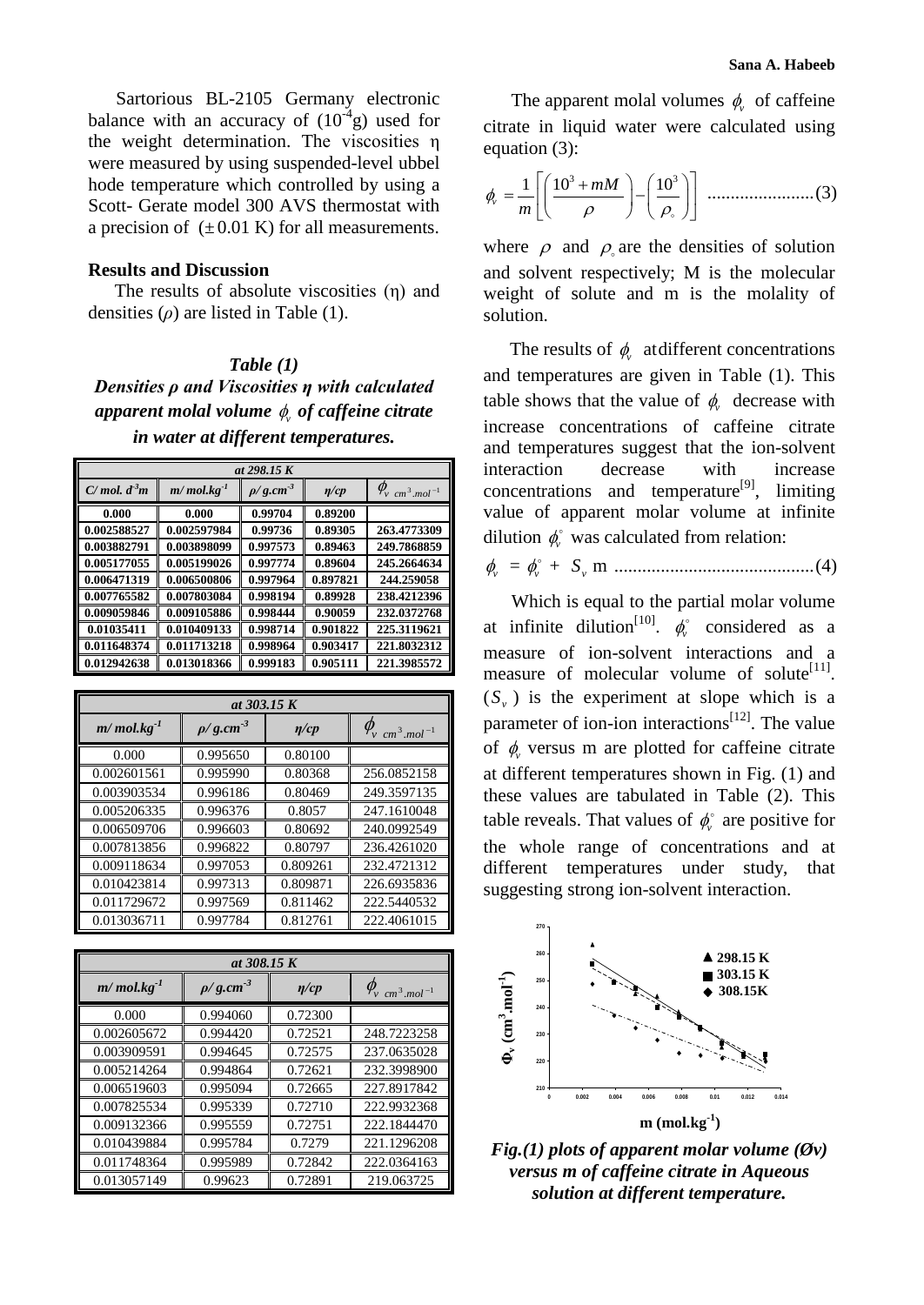*Table (2)* Partial molal volumes at infinite dilution  $\phi_{\nu}^{\circ}$  , *experimental slope*  $S_{v}$ , *At different temperature.*

| T/K    | $\phi_{\rm v \ cm^3 - mol^{-1}}^{\circ}$ | $S_{v \text{ cm}^3 - mol^{-2}.kg}$ |
|--------|------------------------------------------|------------------------------------|
| 298.15 | 268.3                                    | $-3894$                            |
| 303.15 | 263.3                                    | $-3369$                            |
| 308.15 | 247.07                                   | $-2402$                            |

The  $\phi_{\nu}^{\circ}$  values decrease with increase in temperature indicating that the ion-solvent interaction decrease with increase in temperature.

The  $S_{\nu}$  values are found to be large and negative indicating the presence of weak ionion interactions. The values of  $S<sub>v</sub>$  become less negative with increase temperature suggesting increase ion-ion interaction in solution with rise in temperature. In fact negative  $S<sub>v</sub>$  values are often obtained in solvents of high dielectric  $constant^{[10]}$ .

The viscosity data were analyzed by using the Jones-Dole equation:

$$
\frac{\eta_r - 1}{\sqrt{m}} = A + B\sqrt{m}
$$
 ....... (5)

Where  $\eta_r$  is the relative viscosity of the solution which obtained from dividing the viscosity of the solutions that contain caffeine citrated on the viscosity of water as solvent A and B are Jones-Dole constants where A accounts for the ion-ion interactions and B is a measure of structural modifications induced by the ion-solvent interactions $^{[13]}$ , from the linear plots of  $(\eta_m - 1) / \sqrt{m}$  versus  $\sqrt{m}$  presented in Fig.(2).

A and B are obtained respectively from slope and intercept of the straight line presented in Fig. (2) and included in Table (3). This table shows the increase of A value with increasing temperature at the same time that decrease B coefficient with increasing temperature this mean the ion-ion interactions become strong by increasing temperature while the ion-solvent become weak. This

supports our earlier conclusion drawn from apparent molal  $\phi_{\nu}^{\circ}$  and  $S_{\nu}$  results.



*Fig.(2)* m r<sup>1</sup> *against*  m *For caffeine citrate solution at different temperature.*

*Table (3)* Partial molal volumes at infinite dilution  $\phi_{\scriptscriptstyle v}^{\scriptscriptstyle \circ}$  , *experimental slope*  $S_{\nu}$  *, A and B with B constant with B derivative.*

| T/K    | $A/1/2 -1/2$<br>kg. mol | $B/-1$<br>Kg.mol | $\partial B$<br>$\angle \partial T$ |
|--------|-------------------------|------------------|-------------------------------------|
| 298.15 | $-0.055$                | 1.626            | 0.1871                              |
| 303.15 | 0.012                   | 0.988            | 0.1571                              |
| 308.15 | 0.049                   | 0.175            | 0.1271                              |

The temperature derivatives of B coefficient *B T*  $\left(\begin{array}{c} \partial B \end{array}\right)$  $\left(\frac{c}{\partial T}\right)$  have also been calculated its sign provide important in formation regarding the structure-making or structure-breaking ability of the solute insolvent media $[14]$  in general. The  $\left(\frac{\partial B}{\partial T}\right)$ *T*  $\partial$  $\chi_{\partial T}$  is negative for structuremaker and positive for structure-breaker solute in solution<sup>[15,16]</sup>.

The negative  $\left(\frac{\partial B}{\partial T}\right)$ *T*  $\partial$  $\chi_{\partial T}$ ) values for caffeine citrate studied indicate that caffeine citrate acts as structure-makers in aqueous solution.

The activation free energy of viscose flow has been calculated by using the Eyring relation $^{[17,18]}$ .

- 1,2 A V RTl n ...........(6) hN *G* ...................................(6)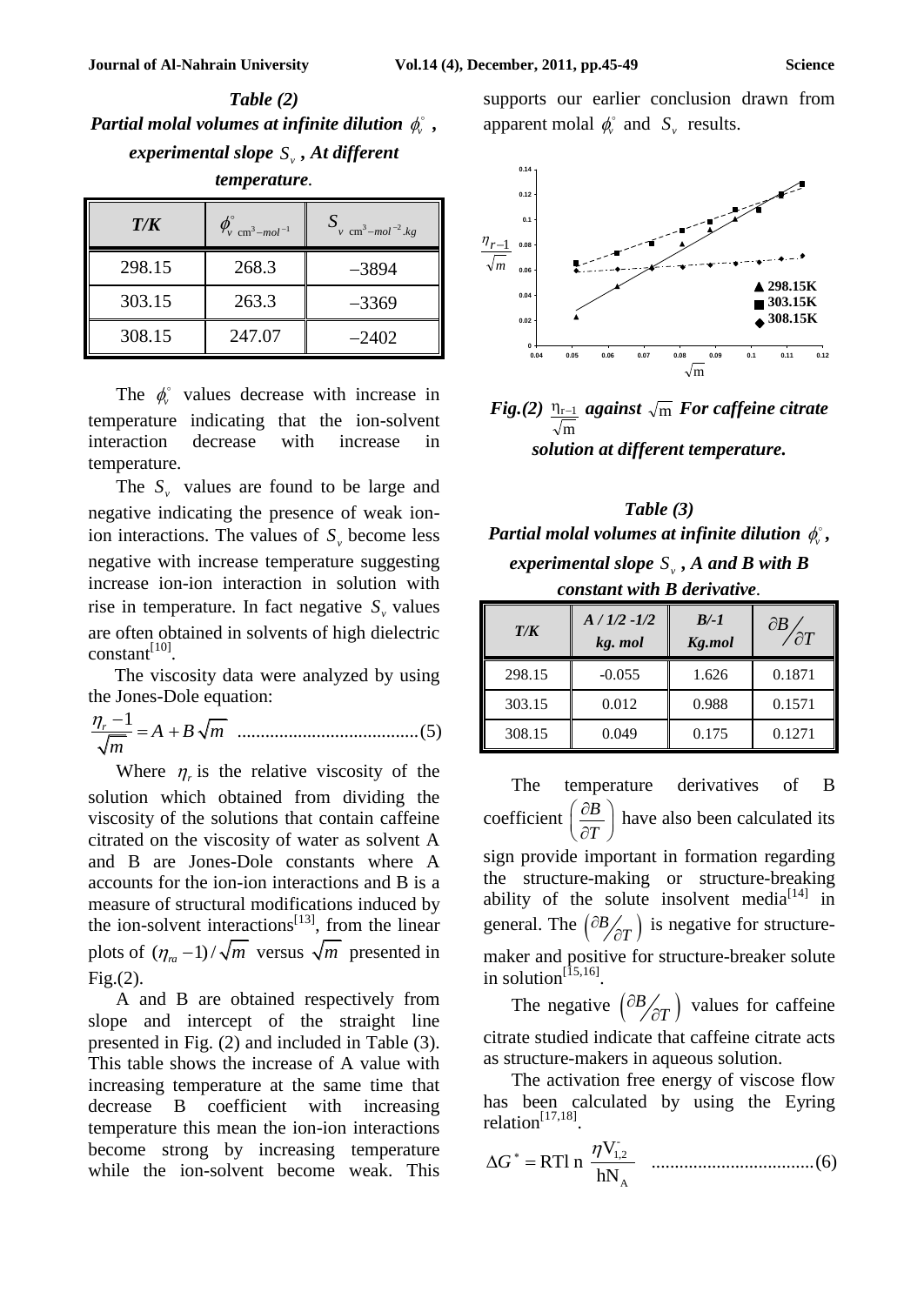where  $\Delta G^*$  is the free energy of activation (R) gas constant (T) absolute temperature (η) viscosity of solution (h) Planck's constant.  $(N_A)$  Avogadro number,  $(V_{1,2}^-)$  is the molar

volume of solution which obtained from the  
relation 
$$
V_{1,2} = (10^3 + mM_2) / \rho \left(\frac{10^3}{M_1} + m\right)
$$

Where  $M_1$  and  $M_2$  are molecular weight for solvent and solute respectively. The entropies  $(\Delta S^*)$  and enthalpies  $(\Delta H^*)$  of activation of viscous flow have been calculated from the free energy of activation by using the relations.

( ) / *S d G dT* ....................................(7) H= G + T S ............................................(8)

Equations (6) and (7) applied at constant pressure. The value of  $(\Delta G^*)$ ,  $(\Delta H^*)$  and  $(\Delta S^*)$  are listed in table (4).

This table shows the  $(\Delta S^*)$  value decrease with increase concentration when the  $(\Delta H^*)$ value increase with increase concentration suggesting that the arrangement state for caffeine citrate molecules increase this mean the contact between the liquid layers increase with increase the concentration therefore the viscous liquid need additional activation energy for viscous flow as a result the  $(\Delta G^*)$ value increase with increase concentration and temperature.

#### *Table (4)*

*Thermodynamic function for viscous flow*   $\Delta G^*$  and  $\Delta H^*$  in J/mol,  $\Delta S^*$  in J/mol.K the  $\Delta G^*$  that shown for three temperatures while  $\Delta H^*$  at 298.15 K and  $\Delta S^*$  constant with *temperature and molar concentration is used here because it is constant with temperature.*

| $C/mol$ , $d^3m$ | $\Delta G^*$ /J.<br>$mol1$ at<br>298.15K | $\Lambda G^* / J.$<br>$mol-1$ at<br>303.15K | $\Delta G^* / J.$<br>$mol-1$ at<br>308.15K | $\Delta S^*/J.$<br>mol <sup>1</sup> K <sup>1</sup> | $\Delta H^{\ast}$ /<br>J.<br>mol <sup>T</sup> |
|------------------|------------------------------------------|---------------------------------------------|--------------------------------------------|----------------------------------------------------|-----------------------------------------------|
| 0.002588527      | 20586.326                                | 20669.266                                   | 20750.995                                  | $-16.47425$                                        | 15677                                         |
| 0.003882791      | 20591.364                                | 20673.142                                   | 20753.551                                  | $-16.22605$                                        | 15756                                         |
| 0.005177055      | 20595.954                                | 20677.031                                   | 20756.403                                  | $-16.05231$                                        | 151812                                        |
| 0.006471319      | 20601.590                                | 20681.477                                   | 20758.028                                  | $-15.64963$                                        | 15938                                         |
| 0.007765582      | 20606.230                                | 20685.408                                   | 20760.212                                  | $-15.40345$                                        | 16016                                         |
| 0.009059846      | 20610.403                                | 20690.055                                   | 20762.284                                  | $-15.19262$                                        | 16083                                         |
| 0.01035411       | 20614.307                                | 20692.504                                   | 20764.342                                  | -15.00774                                          | 16142                                         |
| 0.011748374      | 20619.527                                | 20698.011                                   | 20766.873                                  | -14.73666                                          | 16228                                         |
| 0.012942638      | 20624.538                                | 20702.707                                   | 20769.205                                  | $-14.46825$                                        | 16313                                         |

#### **References**

- [1] Pharmacentical Codex, British, 1954. p. 116.
- [2] D.M: Vasnde Vans., "Text Book of Biochemistry",  $5<sup>th</sup>$  ed., New Delhi, 2007.
- [3] Merck & Co-Ine: The Merck Index, White House Station, NJ, 2001.
- [4] A. Pedronel, C. Herley, O. Carlos, H. Beatriz, Carlos "Insedicidal Activity. Caffeine Aqueous solutions" J. Agric. Food Chem. vol. 55, No. 17, 2007, pp. 6918-6922.
- [5] C.E. Ana, I.A.V. Cecilia, M. M. Victor, M.T.O.P.V. Ana, J.B. Francisco and A. Miguel "Diffusion Coefficients of the Ternary System at 298.15K", J. Chem. Eng. Data vol. 54, 2009, pp. 115-117.
- [6] A.N.: Kalia, "Text book of Industrial Pharma cological Gnosy", New Delhi, 2009.
- [7] H. Madoka, T. Rheo and N. Kat Suyoshi, "Effects of Citric Acid on The Viscoelasticity of Cornstarch Pastes", J. Agric Food Chem. vol. 52, No. 10, 2004, pp. 2929-2933.
- [8] C. Pamela, A.H: Richard and F.: Denise R. "Lippincott's illustrated Reviews Biochemistry",  $4^{\text{th}}$  ed, 2008.
- [9] A. Ali, S. Sahir, A. K. Nain, S. Hyder, S. Ahmad, M. Tariq and R. Patel "Interactions of phenylalanine, Tyrosin and Histadine in Aqueous, Caffeine Solutions at Different Temperatures", J. Chin. Chem., Soc., vol. 54, No. 21, 2007, p. 659.
- [10] A. Ali, A. Knain, N. Kumr and M. Ibrahim "Density and Viscosity of Magnesium Sulphatc Informa Amide Ethylene Glycol Mixed Solvent" Proc. Indian Acad (Chem. Sic) vol. 114, No. 5, 2002, pp. 495-500.
- [11] M.L. Parmerctal, Indian, J. Chem. Soc, vol. 79, 2002, p. 729.
- [12] A. Ali and Z. Shahjakan, Phys. Chem. vol. 222, 2008, p. 1519.
- [13] D. Fenkins and K.G. Lawrence, J. Chem. Soc. A. 1966, p. 212.
- [14] M. Kaminsky "Ion- Solvent Interaction and the Viscosity of Strong Electrolyte Solutions. Discuss. Faraday Soc. vol. 24, 1957, pp. 171-179.